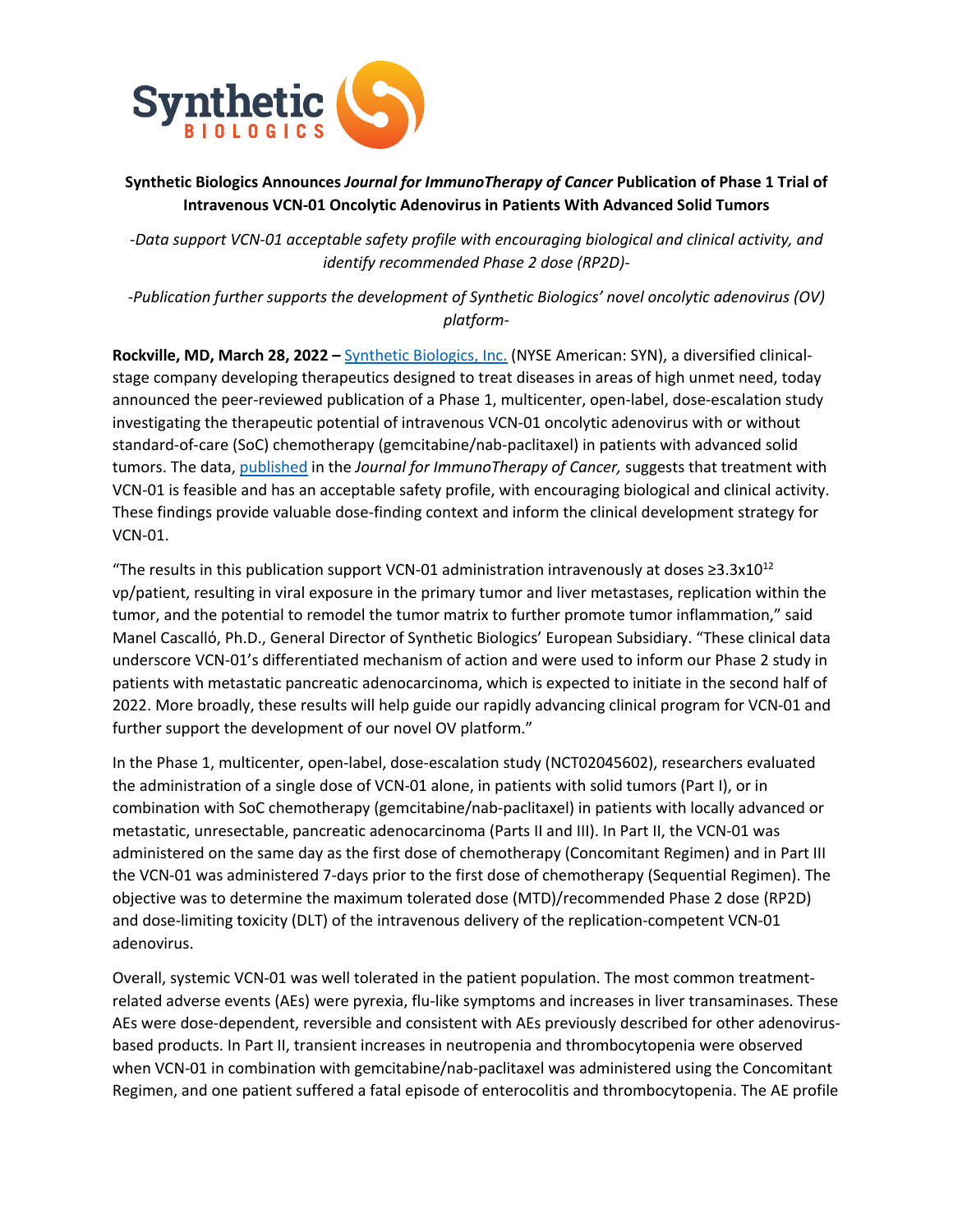

was significantly reduced in Part III when VCN-01 and gemcitabine/nab-paclitaxel was administered using the Sequential Regimen, and was similar to the observed AE profile when VCN-01 was administered alone. There were no dose limiting toxicities observed in patients administered VCN-01 using the Sequential Regimen. The investigators determined the RP2D was  $1x10^{13}$  viral particles (vp)/patient in Part I and Part III, and  $3.3x10^{12}$  vp/patient in Part II.

The Phase 1 study provided encouraging clinical results and further confirmed the proposed VCN-01 mechanism of action. In patients with pancreatic adenocarcinoma, overall response rates were 50% (Part II) and 50% (Part III). VCN-01 viral genomes were detected in tumor tissue in five out of six biopsies (primary pancreatic tumor and liver metastases) on day eight. A second peak of virus concentrations in plasma and increased serum hyaluronidase levels suggest replication after IV injection in all patients. Higher peaks of hyaluronidase serum levels were associated with maximum tumor shrinkage and increased levels of immune biomarkers (IFNγ, sLAG3, IL-6, IL-10) were found in sera after VCN-01 administration. Several markers of tumor inflammation (including CD8 infiltration and indoleamine 2, 3 dioxygenase [IDO] upregulation) were described in tumor biopsies indicating that VCN-01 promotes a change in the tumor immune environment.

Synthetic Biologics anticipates the initiation of multiple international studies, including a Phase 2 clinical trial of intravenous VCN-01 in combination with SoC chemotherapy using the Sequential Regimen as a first-line therapy in newly diagnosed metastatic pancreatic adenocarcinoma patients in the fourth quarter of 2022, as well as a Phase 2/3 pivotal trial of intravitreal VCN-01 as either an adjunct to chemotherapy or a potential rescue therapy in pediatric patients with advanced retinoblastoma in early 2023.

## **About Synthetic Biologics, Inc.**

Synthetic Biologics, Inc. (NYSE American: SYN) is a diversified clinical-stage company developing therapeutics designed to treat diseases in areas of high unmet need. The Company recently consummated the acquisition of VCN Biosciences, S.L. (VCN), which is developing a new oncolytic adenovirus (OV) platform designed for intravenous (IV), intravitreal and antitumoral delivery to trigger tumor cell death, improve access of co-administered cancer therapies to the tumor, and promote a robust and sustained anti-tumor response by the patient's immune system. In addition, the Company's lead candidates are: (1) SYN-004 (ribaxamase) which is designed to degrade certain commonly used IV beta-lactam antibiotics within the gastrointestinal (GI) tract to prevent (a) microbiome damage, (b) Clostridioides difficile infection (CDI), (c) overgrowth of pathogenic organisms, (d) the emergence of antimicrobial resistance (AMR), and (e) acute graft-versus-host-disease (aGVHD) in allogeneic hematopoietic cell transplant (HCT) recipients, and (2) SYN-020, a recombinant oral formulation of the enzyme intestinal alkaline phosphatase (IAP) produced under cGMP conditions and intended to treat both local GI and systemic diseases. For more information, please visit Synthetic Biologics' website at www.syntheticbiologics.com.